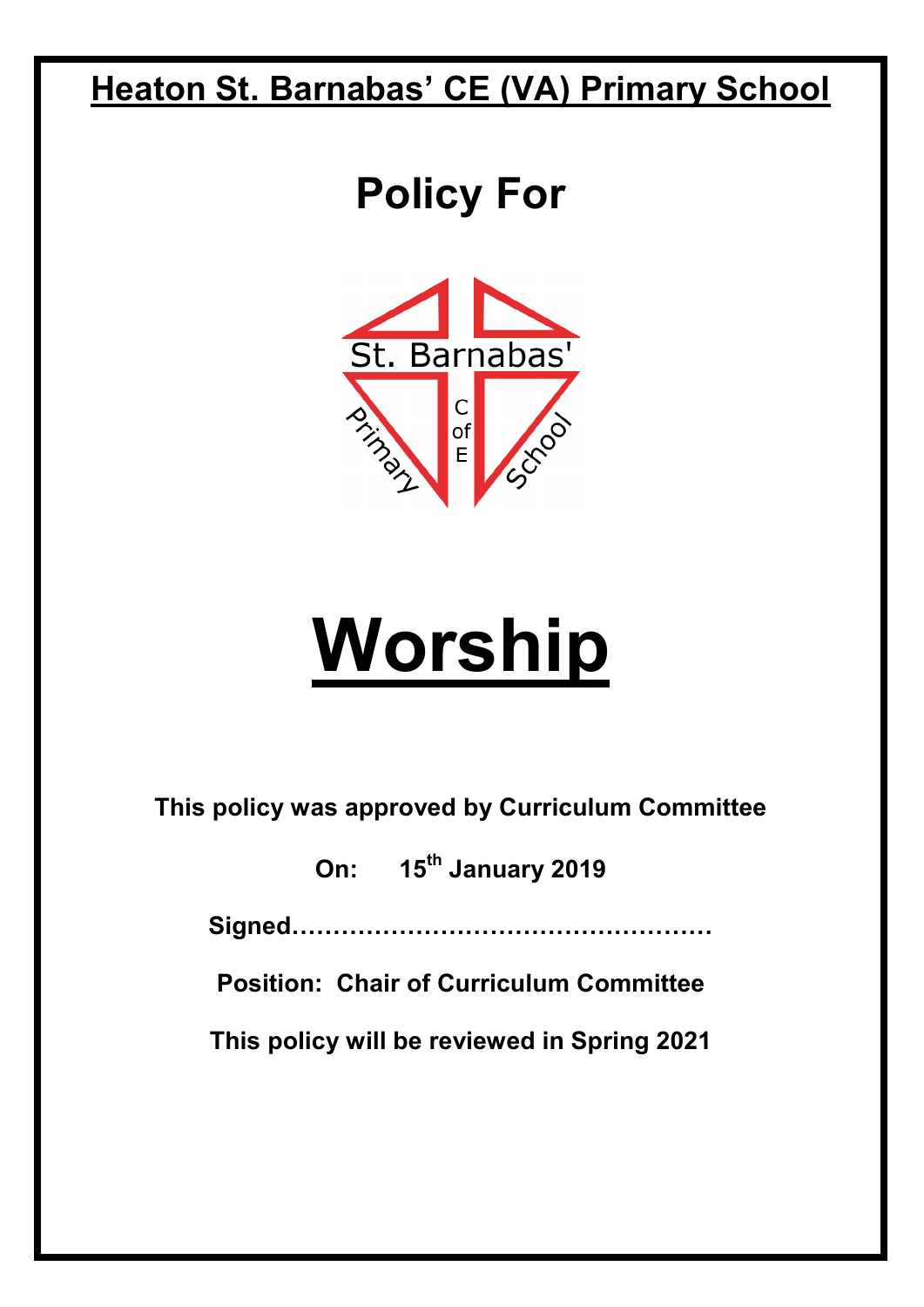#### **HEATON ST.BARNABAS CHURCH OF ENGLAND (VOLUNTARY AIDED) PRIMARY SCHOOL SCHOOL POLICY FOR COLLECTIVE WORSHIP.**

#### **Organisation of Collective Worship.**

The Staff and Governors of Heaton St Barnabas Church of England Primary School, in accordance with our Trust Deed and with the statutory requirements, place Collective Worship at the centre of the school's daily life. It is a time when we come together to share Christian values and experiences of our everyday lives, to develop the spiritual, moral, social and cultural understanding of our pupils.

Worship in our school is wholly Christian, and usually takes place in the context of whole school, key-stage or class assemblies. Material from other faiths will be used in assemblies where appropriate, and elements which different faiths hold in common are often used.

Worship is organised on a whole school basis and is led by different members of the leadership team and teaching staff, a range of visiting church ministers, Imam, outside speakers and also the pupils of the worship team in school. This enables us to provide an exciting and varied approach towards our collective worship and greatly enhances the schools Christian character.

We recognise that, although our school has a Christian foundation, our children come from a wide variety of backgrounds, including children from other faith, communities and those who do not share in any particular belief. Whilst the focus of our worship is Christian, we aim to be sensitive to the needs of all our children, and provide opportunities for all to share in worship in a way which makes sense to them and is appropriate to their stage of development.

As we are an Aided school, arrangements for collective worship is the responsibility of the governors in consultation with the Headteacher. The Headteacher is responsible for ensuring requirements are met. Foundation Governors have particular responsibility for seeing, so far as is practicable, that the character of the school is reflected in worship.

Parents have the right to withdraw their children from all or part of collective worship. Appropriate supervision will be provided for children who are withdrawn. The right of withdrawal does not apply to assemblies. Those wishing to exercise this right are requested to discuss arrangements with the Headteacher.

The whole school attends St.Barnabas Church at least once each term to worship and to reinforce our Church foundation.

The Head Teacher and RE co-ordinator, in collaboration with worship team leader produces a half term plan for collective worship, which include the themes to be developed, the visiting speakers.

|                 | Main feature of worship                                                  | Assembly usually led by:                      |
|-----------------|--------------------------------------------------------------------------|-----------------------------------------------|
| <b>Monday</b>   | Overview of week + introduction of theme                                 | The Head teacher / SLT                        |
| <b>Tuesday</b>  | Praise & Achievement KS2 (Hall)<br>Class Worship KS1 & EYFS (Classrooms) | Deputy Head teacher / Phase 3 Leader          |
| Wednesday       | Praise & Achievement KS1 & EYFS (Hall)<br>Class Worship KS2 (Classrooms) | EYFS Leader AHT / Phase 2 leader AHT          |
| <b>Thursday</b> | Themed Worship OTB (Open the Book /<br>St. Barnabas team) or Singing     | Visiting speaker or Staff member.             |
| Friday *        | <b>Class Assembly</b><br><b>Worship Assembly</b>                         | Class teachers<br>Head teacher or Deputy Head |

#### **The weekly Collective Worship timetable is usually organised as follows:**

Parents are welcome to attend these acts of Collective Worship

Different groups of Year 6 children are responsible for preparing the hall for collective worship.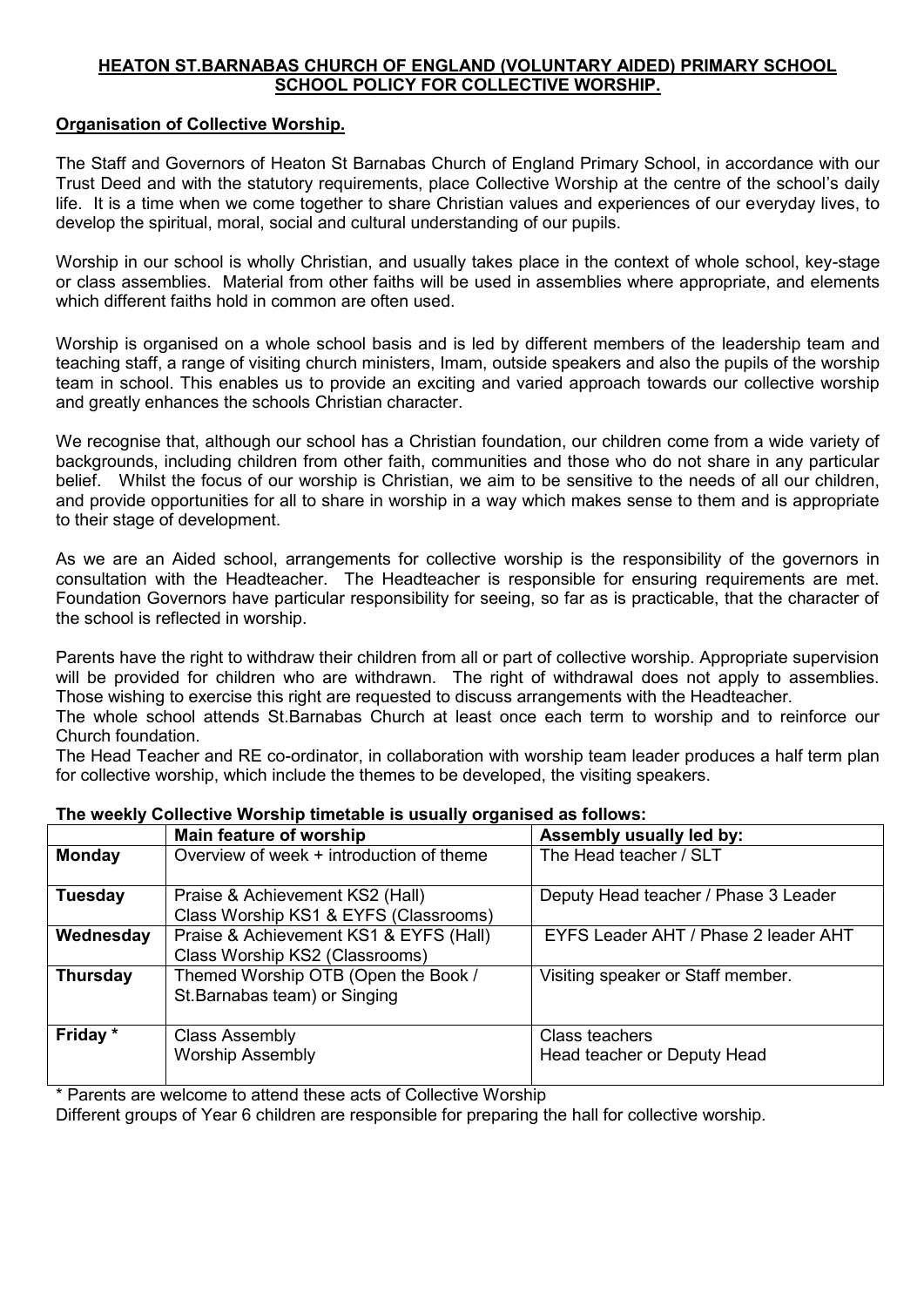#### **The Nature of Collective Worship at our School**

Acts of Worship are planned around a theme which may have a moral or spiritual focus. Stories from the Old and New Testament are used regularly but not exclusively as sources for teaching on spiritual, moral and social issues.

Assemblies include sharing of special achievements or work. Children are also encouraged to bring news of particular achievements to share with everybody in assemblies.

The beginning of our act of worship is usually signified by the lighting of a candle on a table which also contains a cross, and any other material relevant to the theme.

The main focus of the act of worship is introduced through stories, songs, drama, questioning or occasionally through dance. Worship may include a short quiet time for reflection.

Prayer is always used as part of worship, though children of other faiths are not expected to say Christian prayers, and we are most concerned to allow all children to retain the integrity of their own beliefs without compromise.

The act of worship usually finishes with prayer and often includes a song of praise or thanksgiving. Children are invited to include themselves in the prayer by saying Amen at the end if they wish.

#### **Praise and prayer:**

We give children the opportunity to develop spiritually in the gathering together for Daily Worship to praise the awe and wonder of God and the beauty of the world God has created; to pray together, to learn about the teachings of both the old and New Testament with particular emphasis on core values drawing wherever possible links to other key faiths particularly from the Quran.

#### **Life Application:**

Children are given opportunity to consider what is important in our lives, about beliefs and values, and application of their beliefs to practical situations in their lives. They are taught to understand and respect the beliefs of other cultures and religions as well as those of no religious background.

#### **Celebration & Achievement:**

Worship takes place through a variety of media such as Bible teaching, stories, songs, poetry, video clips, drama etc. Class led assemblies are often used as an opportunity to share experiences and achievements with the whole-school community and with parents and friends.

#### **Family Community:**

Through our Daily Worship we aim to bring an awareness of what it means to be part of a community, which cares for each other, for God and for the environment explained through a set of core shared values. In so doing we hope that pupils will develop the ability to explore issues for themselves, be able to reflect upon and learn from experiences and develop a sense of awe and wonder about the wider world whilst understanding their role and responsibilities to their local community.

#### **Equal Opportunities:**

Staff and Governors are committed to ensuring that opportunities for worship are relevant to all pupils and pay due regard to their ages, abilities, sexuality, belief and interests. We aim to recognise the equality of each child in God's sight, whatever the child's gender, race, sexuality, physical or mental ability. Pupils currently take part in collective worship and often lead worship however each parent has the right to withdraw their child for religious reasons. Where pupils are withdrawn the Headteacher will discuss reasons with individual parents and encourage them to come along and experience worship first hand before making a final decision.

#### **Special Education Needs:**

Staff and Governors attempt to ensure that materials and subject matter used in collective worship are appropriate for the range of abilities of all pupils in school.